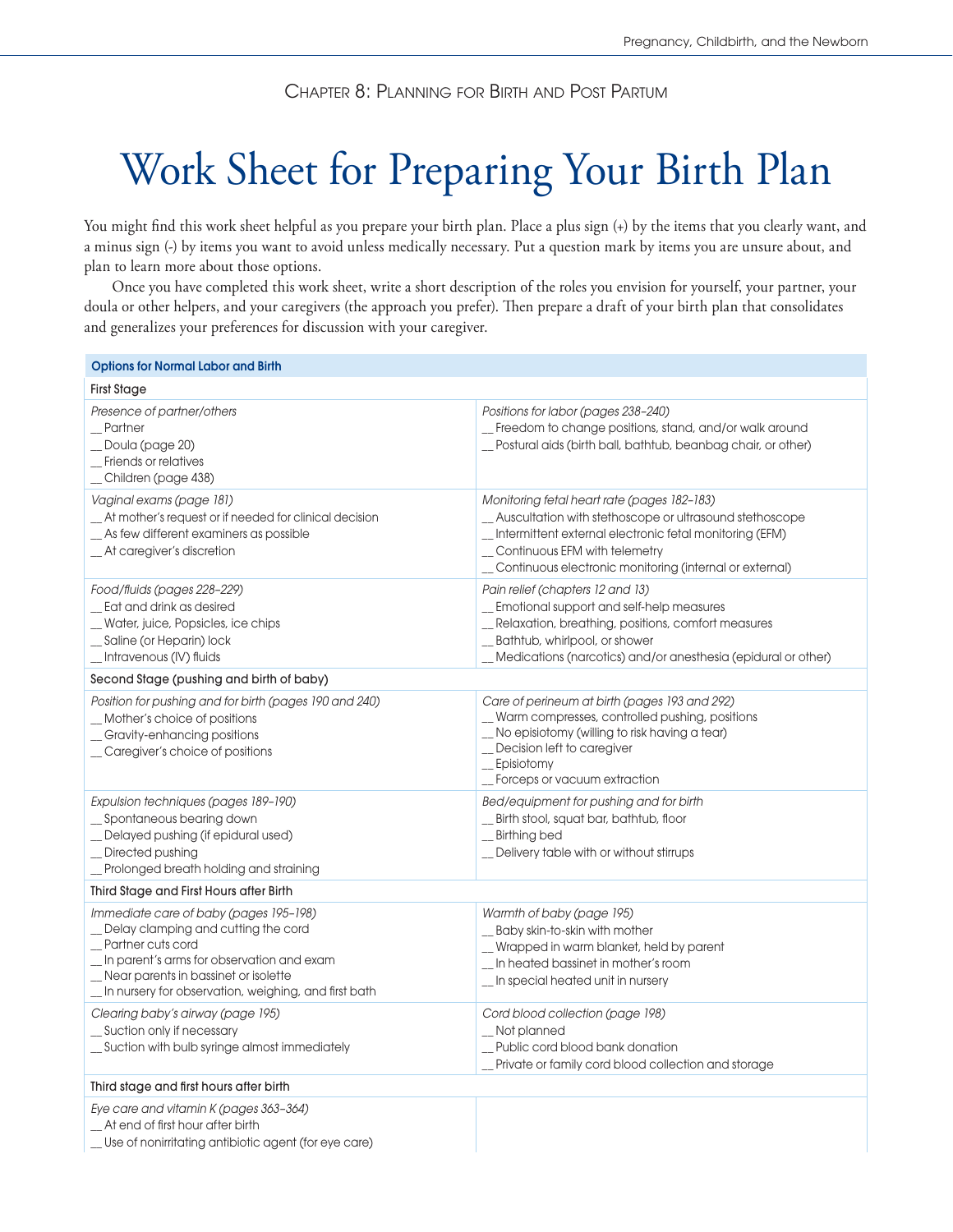| <b>Options for Unexpected Labor Events</b>                                                                                                                                                                                                                                                                       |                                                                                                                                                                                                                                                                                                                                          |
|------------------------------------------------------------------------------------------------------------------------------------------------------------------------------------------------------------------------------------------------------------------------------------------------------------------|------------------------------------------------------------------------------------------------------------------------------------------------------------------------------------------------------------------------------------------------------------------------------------------------------------------------------------------|
| General                                                                                                                                                                                                                                                                                                          |                                                                                                                                                                                                                                                                                                                                          |
| Induction (pages 277-283)<br>Avoid induction unless medically necessary<br>At mother's or caregiver's convenience<br>Self-induction methods<br>_Stripping membranes<br>Cervical dilators<br>Artificial rupture of membranes<br>Cervical ripening agents (prostaglandins)<br>Induction agents (Pitocin, oxytocin) | Maternal exhaustion (pages 175-176, 284-287)<br>_ Rest, relaxation skills<br>_ Bathtub, dim lights, privacy<br>_ Narcotics or sedatives for sleep<br>_ Epidural anesthesia                                                                                                                                                               |
| Prolonged active labor (pages 284-287)<br>Walk, change positions, take a bath<br>Nipple stimulation<br>_ Artificial rupture of membranes<br>_Medication (Pitocin, oxytocin)                                                                                                                                      | Prolonged second stage (pages 290-292)<br>_ Rest from pushing<br>_Change positions<br>_Directed pushing<br>_Pitocin<br>_ Vacuum extraction, forceps, and/or episiotomy                                                                                                                                                                   |
| Suspected fetal distress (pages 288-289 and 305)<br>Mother changes position, uses oxygen<br>Fetal scalp stimulation to evaluate fetal well-being<br>Amnioinfusion<br>Continuous electronic fetal monitoring, internal scalp electrode<br>Cesarean delivery                                                       | Prolonged third stage (pages 293)<br>_ Placental separation encouraged by breast stimulation<br>_ Baby suckling on the breast<br>_Upright position<br>_Hastened with fundal massage<br>_ Hastened with medication or manual extraction of placenta                                                                                       |
| <b>Cesarean Birth</b>                                                                                                                                                                                                                                                                                            |                                                                                                                                                                                                                                                                                                                                          |
| Timing of cesarean (pages 302-303)<br>Planned before labor begins<br>Planned after labor begins<br>_Unplanned during labor, only done if medically indicated                                                                                                                                                     | Participation by mother<br>_ Mother watches delivery of baby (window in screen or screen<br>lowered)<br>_ Doctor explains events during surgery<br>_ No description of events during surgery                                                                                                                                             |
| Anesthesia (chapter 10)<br>Regional anesthesia (spinal or epidural)<br>Regional anesthesia with or without sedation or tranquilizer<br>General anesthesia                                                                                                                                                        | Postoperative medications for trembling or nausea (page 309)<br>_ Only at mother's request<br>_ Medications with least effect on consciousness and memory<br>_Medications at doctor's discretion                                                                                                                                         |
| Presence of partner/others (page 310)<br>More than one supportive person present<br>Father or partner only<br>Partner sits or stands to watch or photograph surgery<br>_Partner not present                                                                                                                      | Contact between baby and mother/parents (page 308)<br>_ Held by partner after birth, for mother to touch and see<br>_ Baby taken to nursery for well-baby observation<br>_If baby goes to nursery, partner goes with baby<br>_ Partner remains with mother<br>If two support people, one goes with baby while other stays<br>with mother |
| Postpartum Hospital Options for New Mother                                                                                                                                                                                                                                                                       |                                                                                                                                                                                                                                                                                                                                          |
| Infant feeding (chapter 18)<br>_Breastfeeding<br>Formula feeding                                                                                                                                                                                                                                                 | Controlling pain (page 311)<br>_Use of self-help techniques to avoid medications<br>_Medications (patient-controlled IV or oral)                                                                                                                                                                                                         |
| Visits by family and friends<br>Unlimited visitation desired<br>Limit who will visit<br>Limit when visitors can come into room<br>_Hours or amount of time limited by hospital                                                                                                                                   | <b>Dietary preferences</b><br>_General diet<br>_Vegetarian/vegan<br>_kosher<br>_ Food allergies and sensitivities<br>_ Early solid foods after cesarean<br>$\sim$ Other                                                                                                                                                                  |
| Educational needs<br>Breastfeeding<br>_Infant feeding<br>Baby care<br>Postpartum care for new mother<br>_Other                                                                                                                                                                                                   | Plans for follow-up from staff after discharge<br>_ Availability for clinic or home visit with mother-baby nurse<br>_ Availability of lactation help and support<br>_ Availability of phone call to/from hospital nurse<br>_ Amount of follow-up care desired by parents                                                                 |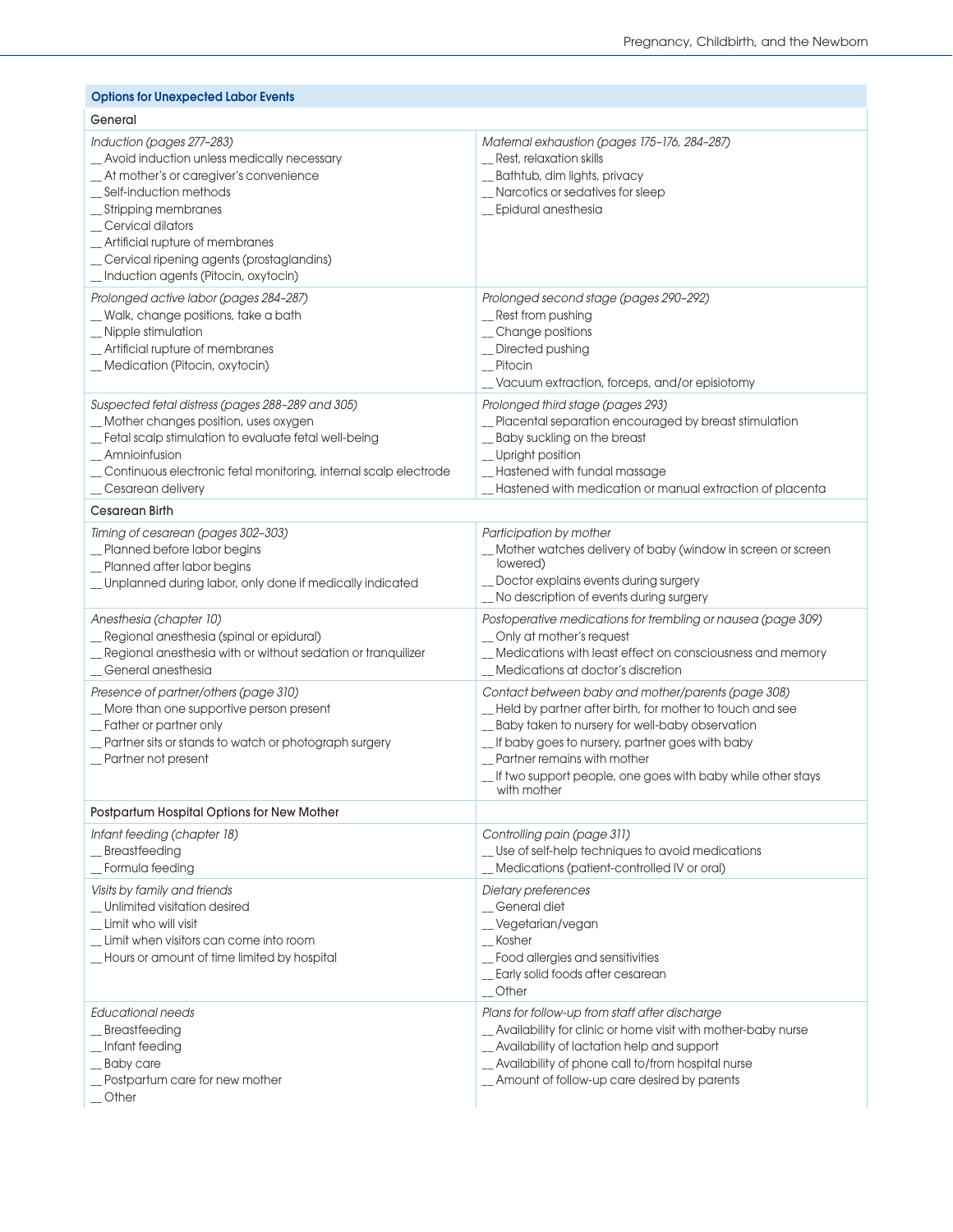| <b>Options for Unexpected Labor Events</b>                                                                                                                                                                                                            |                                                                                                                                                                                                                                                           |  |  |  |  |
|-------------------------------------------------------------------------------------------------------------------------------------------------------------------------------------------------------------------------------------------------------|-----------------------------------------------------------------------------------------------------------------------------------------------------------------------------------------------------------------------------------------------------------|--|--|--|--|
| Options for Healthy Baby Care for First Days                                                                                                                                                                                                          |                                                                                                                                                                                                                                                           |  |  |  |  |
| First feedings (pages 400)<br>_ Breastfeeding within first hour<br>_ Breastfeeding, but could be delayed<br>Infant formula<br>_ Feeding on cues from baby<br>_ Feedings scheduled by hospital staff<br>_ Supplemental feedings to breastfed baby      | Circumcision (pages 365-366)<br>$\_\$ None<br>_ Immediately (within two days of age)<br>_ Delayed (within two weeks of age)<br>_ With one or both parents present to comfort baby<br>_ With local anesthesia<br>_No anesthesia<br>_ At religious ceremony |  |  |  |  |
| Contact between baby and parents<br>_24-hour rooming-in<br>_Daytime rooming-in<br>For feedings only, in nursery at other times                                                                                                                        | Newborn exam (pages 363-364)<br>_ Performed by baby's caregiver<br>_ Performed by hospital caregiver<br>_Performed in presence of parents<br>_ Performed in nursery away from parents                                                                     |  |  |  |  |
| <b>Options for Unexpected Events for Newborn Baby</b>                                                                                                                                                                                                 |                                                                                                                                                                                                                                                           |  |  |  |  |
| Premature or Sick Baby                                                                                                                                                                                                                                |                                                                                                                                                                                                                                                           |  |  |  |  |
| Contact between baby and parents<br>_Parents visit baby in nursery (as desired)<br>_ Kangaroo care for premature baby<br>_Parents feed and care for baby as much as possible<br>_If baby is in different hospital than mother, partner goes with baby | Feeding when baby is able to swallow milk (pages 427-428)<br>_ Mother breastfeeds baby, if possible<br>_Mother pumps breast milk and feeds baby by tube or bottle<br>_ Formula feeding by parents<br>_ Feeding expressed breast milk or formula by nurse  |  |  |  |  |
| Contact with support group<br>_Initiated by parents, nurses, or support group<br>No contact desired                                                                                                                                                   | Medications and procedures<br>_Parent involvement in decision-making and procedures<br>_ Staff availability for updates to parents                                                                                                                        |  |  |  |  |
| Stillbirth or Death of Baby (pages 294-297) These choices are highly personal and may not be desirable for all parents.                                                                                                                               |                                                                                                                                                                                                                                                           |  |  |  |  |
| Medication for mother before, during, or after childbirth<br>None<br>_ At mother's request<br>_ At caregiver's suggestion                                                                                                                             | Mother's participation<br>_Use of labor coping techniques (with or without pain medication)<br>_ Involved in decision making<br>_ Labor management left to hospital staff                                                                                 |  |  |  |  |
| Mother's recovery and support<br>Recovery on maternity unit<br>_Recovery in room separate from maternity unit<br>_ Spiritual and grief counseling<br>_Later contact with support group                                                                | Memories of baby<br>_ Obtain mementos (photographs, locks of hair, footprint and<br>handprint, silhouettes, baby's blanket)<br>No mementos<br>_ Name baby                                                                                                 |  |  |  |  |
| Contact with baby after death<br>_ See and hold baby after death<br>_ No contact with stillborn baby                                                                                                                                                  | Care of baby after death<br>_ Spiritual or religious services<br>_Autopsy<br><b>Burial or cremation</b>                                                                                                                                                   |  |  |  |  |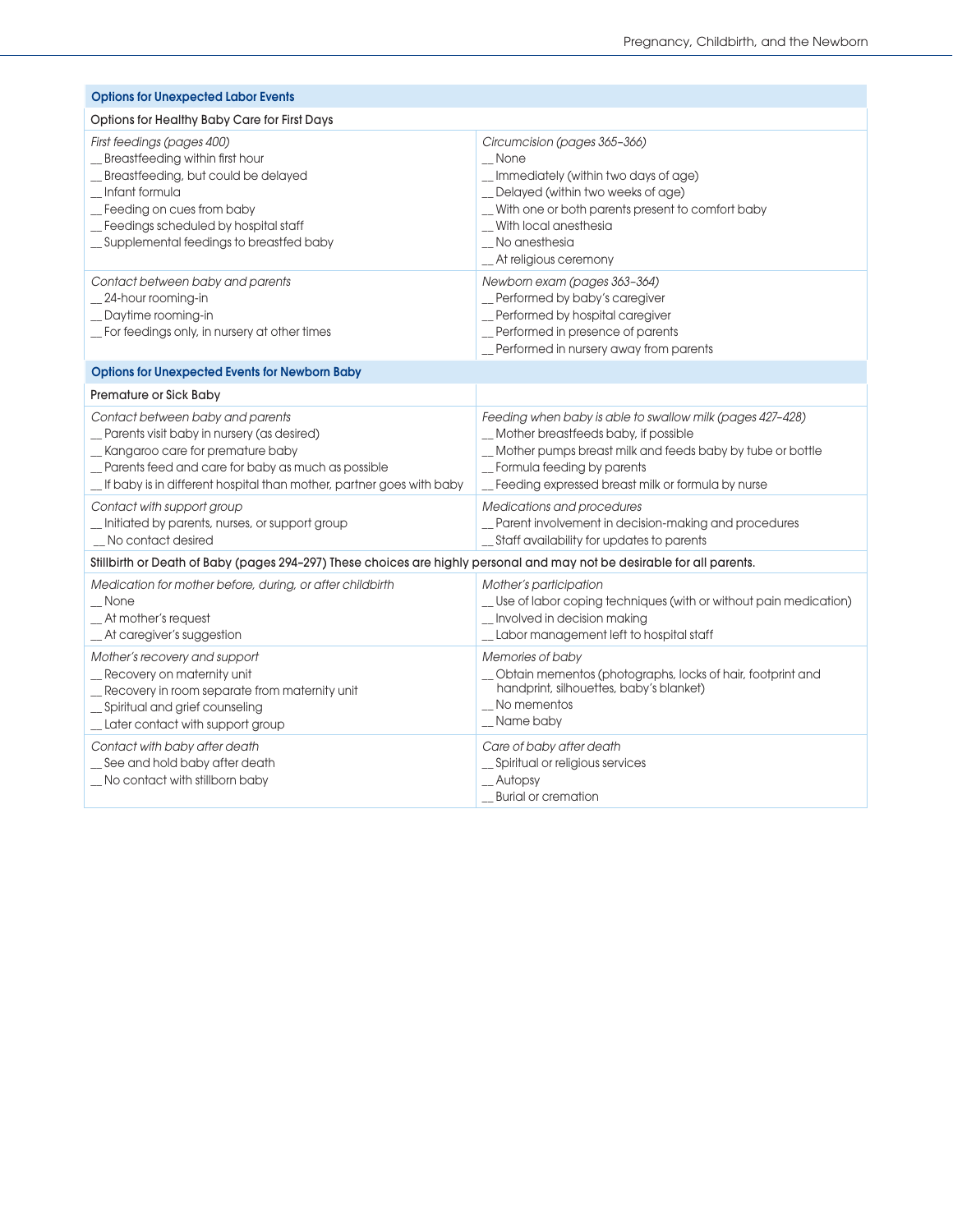# Sample Birth Plans

We offer here several different examples of birth plans. While individual plans cover many of the same topics, each is written in a style that reflects the personality and preferred options of the writer.

*Note*: These are included only as examples of what a birth plan might look like. They are not intended as endorsements or recommendations of any of the specific details of these personalized plans.

| Format/<br>characteristics                                                              | Pain coping                                                                                       | Preferences for labor and birth                                                                                                                                                           | Preferences for newborn care and<br>postpartum                                                                                                                | <b>Special issues</b>                                                                                   |  |
|-----------------------------------------------------------------------------------------|---------------------------------------------------------------------------------------------------|-------------------------------------------------------------------------------------------------------------------------------------------------------------------------------------------|---------------------------------------------------------------------------------------------------------------------------------------------------------------|---------------------------------------------------------------------------------------------------------|--|
|                                                                                         | Plans for hospital births (in approximate order from lower intervention to higher intervention)   |                                                                                                                                                                                           |                                                                                                                                                               |                                                                                                         |  |
| Paragraphs and<br>bullet-pointed list.<br>Mom, husband,<br>doula.                       | Natural, -7 on PMPS,<br>will be disappointed<br>if takes pain meds.<br>Has a code word.           | Avoid routine interventions. Want<br>to use self-help measures. Pushing:<br>Upright, avoid tearing/episiotomy.<br>Cesarean preferences.                                                   | Skin-to-skin, delayed cord clamp,<br>delay procedures 1 hour, no hepatitis<br>B, no circumcision, no supplements.                                             | Years of infertility,<br>IVF.<br>Very modest.                                                           |  |
| Bullet pointed.<br>Mom and dad.                                                         | Please do not offer<br>pain meds. Plan to<br>use music, move-<br>ment, noise, support.            | Lamaze 6 care practices: let labor<br>begin on its own, avoid routine inter-<br>ventions, upright / water birth.                                                                          | Skin-to-skin, breastfeeding. Newborn<br>procedures as per midwives' sugges-<br>tions. Family members visiting.                                                | Issues with blood<br>draws.                                                                             |  |
| Short letter.<br>Mother, father,<br>doula.                                              | Prefer natural. If ask<br>for epidural, use low-<br>dose CSE.                                     | Own clothes, music, food, freedom<br>of movement, bath. Minimize: in-<br>terruptions, interventions, vaginal<br>exams. Intermittent monitor.                                              | Gentlest possible transition. Father will<br>announce gender. On mom's chest,<br>delay cord clamping, early breast-<br>feeding.                               | None.                                                                                                   |  |
| Wants / Don't<br>Wants. Mom,<br>sister.                                                 | Comfort techniques:<br>move, sway, dance,<br>shower, bath, heat-<br>ing pads.                     | Prefer no induction, IV, continuous<br>monitoring. Has a Plan B in the hos-<br>pital bag if interventions become<br>necessary or she chooses pain<br>medications.                         | Lots of snuggling and nursing. Early<br>Skype to Daddy. Wants to learn new-<br>born care skills. May want nurses to<br>take baby overnight.                   | Boyfriend sta-<br>tioned overseas.                                                                      |  |
| Bullet point,<br>headings for<br>each stage. Mom,<br>husband, doula,<br>maybe a friend. | Coping techniques,<br>then probably pain<br>medications in ac-<br>tive labor.                     | Minimize or delay interventions. Sec-<br>ond stage: labor down, variety of<br>positions, if possible. Want to avoid<br>episiotomy, forceps, vacuum.                                       | Skin-to-skin, no suction, delayed<br>clamping, no hepatitis B. Immediate<br>breastfeeding. Request lactation con-<br>sultant, education. Visitor preferences. | Anxiety with<br>vaginal exam,<br>bladder cathe-<br>ter, etc. Inverted<br>nipples.                       |  |
| Grid. Mom,<br>boyfriend and 2<br>friends.                                               | Epidural in active<br>labor. (Will use<br>movement and self-<br>help measures in<br>early labor.) | Fine with the interventions that<br>come with an epidural, but want to<br>avoid cesarean birth, if possible.                                                                              | Hold baby. Not sure about skin-to-<br>skin-may want baby toweled off first.                                                                                   |                                                                                                         |  |
|                                                                                         |                                                                                                   | Plans for out-of-hospital births and transfers from out-of-hospital births                                                                                                                |                                                                                                                                                               |                                                                                                         |  |
| Short letter, Mom<br>and Dad,                                                           | Prefer natural. May<br>choose pain med-<br>ications if needs<br>painful interventions.            | Preferences: peace, quiet music,<br>dim lights. Minimal interventions. Re-<br>alizes a necessary hospital transfer<br>means interventions are likely.                                     | Hold and breastfeed immediately.<br>Room-in, procedures in arms. Minimal<br>separation.                                                                       | Unplanned<br>baby. But look-<br>ing forward to<br>starting family<br>(even if earlier<br>than planned). |  |
| Hospital transfer / VBAC                                                                |                                                                                                   |                                                                                                                                                                                           |                                                                                                                                                               |                                                                                                         |  |
| Letter with some<br>bullet points.<br>Mom, husband.<br>2 older children.                | Prefer natural, unless<br>epidural would ben-<br>efit labor progress.                             | Understands continuous monitor-<br>ing and other interventions may<br>be required. No prostaglandins.<br>Ideally, spontaneous pushing for<br>VBAC. Family-centered cesarean if<br>needed. | Skin-to-skin; delay procedures, do in<br>arms, no supplements.                                                                                                | Prior cesarean.<br>Prior VBAC.<br>Planning VBAC.                                                        |  |
| Plans for VBAC                                                                          |                                                                                                   |                                                                                                                                                                                           |                                                                                                                                                               |                                                                                                         |  |
| Table/spread-<br>sheet. Mom, wife/<br>mama, Grand-<br>ma-to-be.                         | Plan to use coping<br>techniques. Don't<br>offer medications.                                     | Don't offer interventions unless<br>needed. Squat bar, spontaneous<br>pushing in a variety of positions,<br>mirror.                                                                       | Delayed cord clamping, donate cord<br>blood, delayed bath, delayed immuni-<br>zation, no circumcision.                                                        | Drug allergies.<br>VBAC.                                                                                |  |
| Cesarean birth plan                                                                     |                                                                                                   |                                                                                                                                                                                           |                                                                                                                                                               |                                                                                                         |  |
| Short letter. Single<br>mom by choice.<br>Sister, male friend<br>who is nurse.          | Will have pain medi-<br>cations.                                                                  | Planned cesarean for breech baby.<br>Requests (and defines) family cen-<br>tered cesarean.                                                                                                | Delayed cord clamping, skin-to-skin<br>and breastfeeding in OR. Procedures<br>delayed until baby has nursed.                                                  |                                                                                                         |  |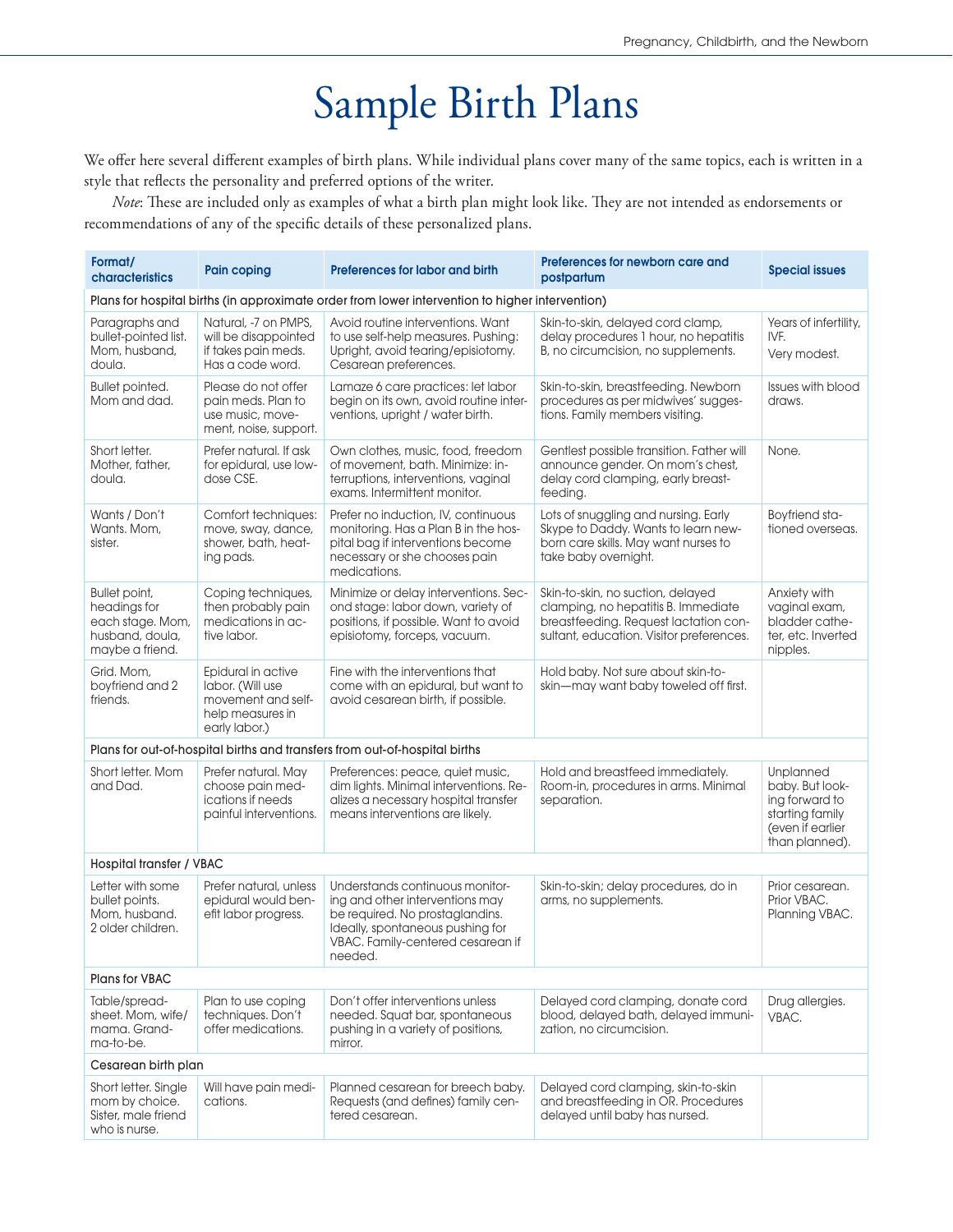# Birth Plan for Jane Smith

**Due Date:** April 12

**Support People:** Joe, my husband; Mary Jones, doula (or her backup, Carla Davis) **Our Baby's Caregiver:** Dr. Jim Adams, Seattle Pediatric Services

**Introducing Ourselves:** We've selected the midwives at Metro Hospital because we're interested in a safe and natural birth.

We've struggled for years with infertility issues and are very excited to, at long last, welcome our first child to our family through the help of in vitro fertilization.

**Issues, Fears, Concerns:** I'm a private person and am sensitive about my modesty. Please knock before coming into my room, and come in only if it's essential. I want to be kept covered, including while in the tub.

**Preferences for Managing Pain:** On the Pain Medications Preference Scale, we're at -7, which means we prefer a natural birth to avoid side effects of medications to me, my labor, or my baby. I'll be disappointed if I use pain medication. Please don't suggest it. If I get discouraged, suggest comfort measures and encourage me. My code word is *pumpernickel*. If I say that word (and only if I say it), stop encouraging me to go without pain medication, and help me get an epidural or other effective pain medication.

#### **Preferences for Normal Labor and Birth:**

*First stage of labor*

- Prefer to avoid routine interventions and wish to discuss any being considered.
- Desire freedom of movement.
- Prefer intermittent monitoring of my baby.
- Plan to use breathing, shower, bath, and other comfort measures.
- Want to drink clear juices, Popsicles, and eat light snacks.

#### *Second stage of labor*

Use upright positions or positions suggested by my midwife.

- No episiotomy—please take steps to avoid tearing (warm compresses, controlled pushing, and support of my perineum).
- Let my baby's cord stop pulsating before being cut. (Joe to cut the cord.)
- After my baby's birth, immediate skin-to-skin contact and breastfeeding.

*Third stage of labor and the first hours after the birth*

- Delay all routine procedures until an hour after the birth or the first feeding.
- Decline hepatitis B shot; decline circumcision.
- Keep my baby in my room at all times unless otherwise requested or required.
- Breastfeeding only; no supplements unless needed.

#### **Preferences for Unexpected Labor Events:**

*Prolonged labor and induction*

- If induction is necessary, I'll try self-help measures and acupuncture first.
- If pain is too intense, I desire input from staff for relaxation, pushing techniques, and other ideas to help me avoid taking medication. Please explain the reasons for any suggested procedure.

*Cesarean surgery*

- Prefer regional anesthesia
- Please explain everything during surgery.
- Joe and Mary (doula) to be present.
- Prefer to have the screen lowered at the time of the birth.
- Prefer for immediate contact between my baby and Joe.
- If my baby must go to nursery, Joe goes with her; Mary stays with me.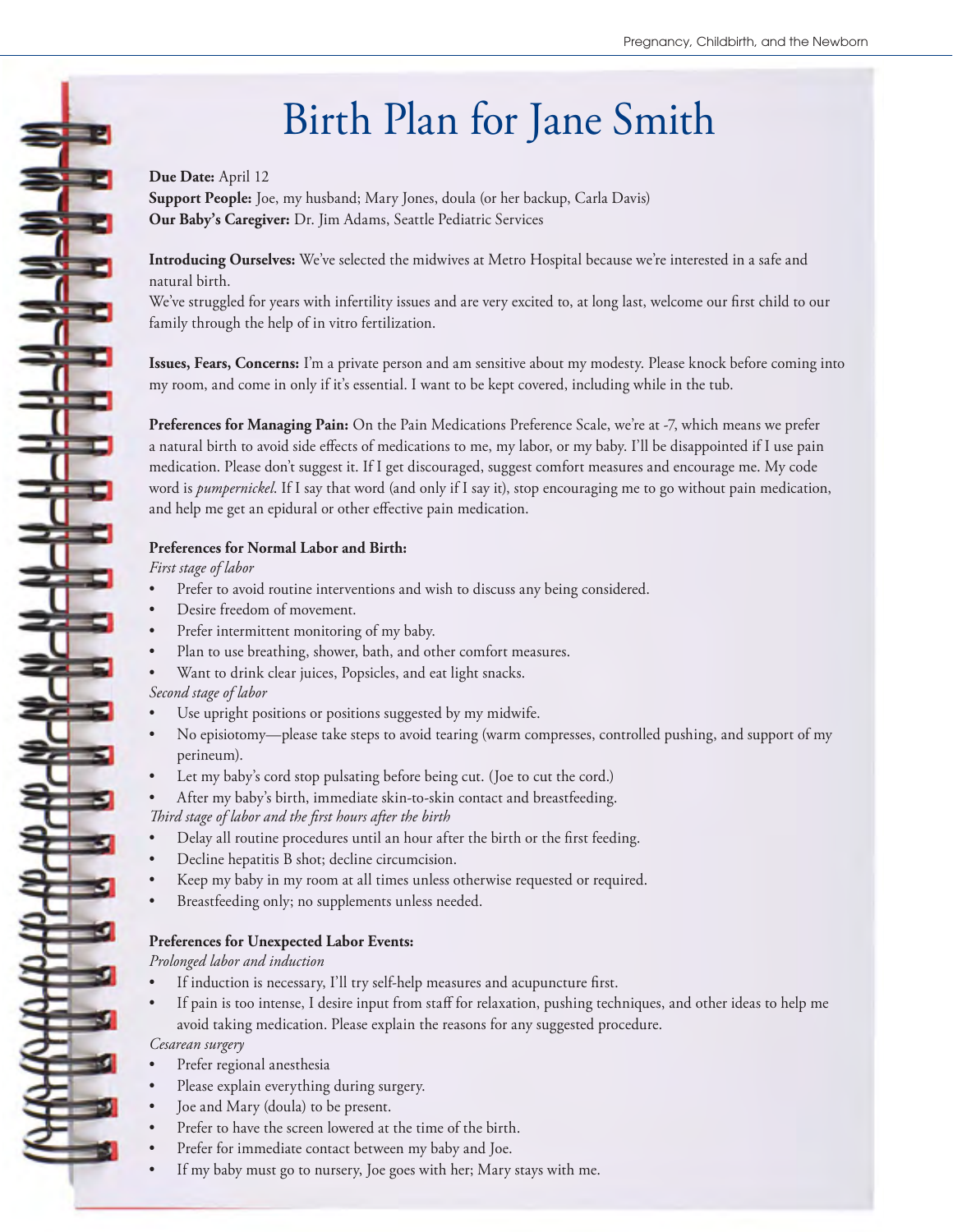## Birth Plan for Jason and Xiaoling

We are committed to a natural, unmedicated labor and birth. However, we realize things don't always go as we might hope, so most of the following plan assumes everything is going well. We'll accept alternate interventions if the midwives or hospital medical staff, in conjunction with us, the parents, deem them to be medically necessary to preserve the safety of mother and/or baby. Our core goal is a healthy and happy mommy and baby!

#### **Our basic plan is based on the Lamaze Six Healthy Birth Practices:**

- Let Labor Begin on Its Own
- Walk, Move Around, and Change Positions Throughout Labor = I want to be able to move as feels best.
- Have Continuous Support = Jason will be the primary support. Our doula, Jill, has great experience and is a solid, soothing presence. Her suggestions, advice, and assistance will be of great help. I would like privacy and a minimum of interruptions.
- Coping Tools = I expect I will make noise during labor. Music is very important and a great tool for my relaxation and focus. Several mood- and tempo-based playlists have been created and loaded into Jason's iPhone.
- Avoid Interventions That Are Not Medically Necessary = Unless prohibited by strong medical concerns, I want:
	- small amounts of food and drink to keep my strength up and to prevent upset stomach
	- a minimum of vaginal exams (female practitioners strongly preferred)
	- a minimum of monitoring equipment
	- please do not offer pain medication
- Avoid Giving Birth on Your Back, and Follow Your Body's Urges to Push = I may want to give birth in the water, as long as the midwives deem it to be safe. (We specifically chose this hospital, as it is the only one in the area where water birth is allowed.) Jason would like to catch the baby, if possible.
- Keep Mother and Baby Together = Baby skin-to-skin on mommy's chest right after birth, straight to breastfeeding. Immediate baby care, as per midwives' suggestions, to include vitamin K shot and eye care after the first breastfeeding

#### **Other notes:**

- Our parents live nearby and may come to the hospital during labor. If things are going well, Xiaoling may invite them into the birthing room. If she gets overwhelmed, we ask that they respect her wishes to swiftly return to the waiting room. After the baby is born, we will invite them to come in and meet him, but only after completing his first breastfeeding.
- I tend to go vaso-vagal at blood draws, so, please keep needles to a minimum and help me to lay down with feet up for blood draws.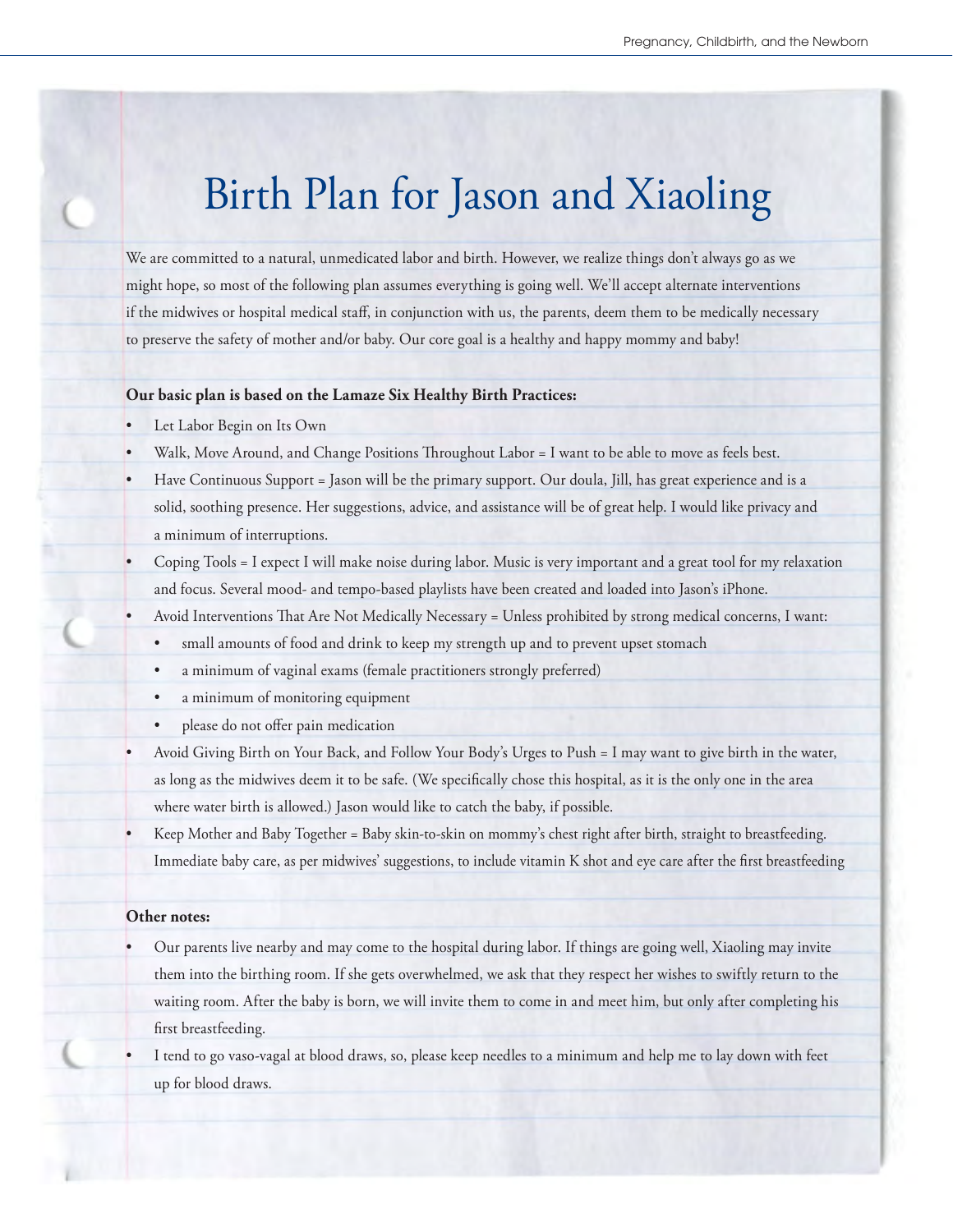### Birth Plan for Melissa and John

*Our Hopes for our Baby's Birth*

*Natural - Relaxed - No Drugs - No Rush*

Hello! Thank you for taking the time to read a few of our hopes and beliefs around the birth of our first baby. We trust that your top priority is similar to ours: a healthy baby and mama, and a safe and satisfying birth. Melissa comes to birth with great confidence and enthusiasm for the power of her body and of her baby to make this happen, and John supports her goals of a vaginal birth with minimal interventions. We thank you for supporting us in this process!

**Our Doula:** Carrie Sullivan

**Throughout Labor/Delivery:** Overall, we would like to have as little chaos and as few clinical/hospital staff interruptions as possible, keeping the space as calm for Melissa as she needs it to be. Melissa would prefer to wear her own clothes, control brightness/temp of room, and have her own music playing. We will be using a variety of our own relaxation and coping techniques, which will include being able to drink/snack, use the bathroom, walk, change positions, and use the shower/tub.

Melissa would like to minimize vaginal exams (performed by one person per shift for consistency) and would prefer intermittent monitoring with a Doppler. Please do not offer her pain medication she will ask for it if/when she wants it. If we do request an epidural, please use low-dose CSE.

**When Baby Arrives:** We would like to help our baby have the gentlest possible transition into this world. We do not yet know the gender of our baby and would like John to announce the gender at birth. We'd like the lights to be as dim as possible and for baby to come to mom and dad right away. Breastfeeding immediately and continuously is a priority for us.

Baby should be placed directly on mom's belly/chest. Please delay cord clamping until it stops pulsating, and James would like to be asked if he wants to cut the cord. We'd prefer to avoid suctioning baby, decline administering eye prophylactics, and would like to delay any nonurgent care procedures that take baby from mom.

**In Case of Surgery/Emergency:** In case of cesarean section, we strongly request that both John and our doula be permitted to stay by Melissa and the baby's side. If there is an emergency that requires separation from baby, we strongly request that John and Melissa's mom, Ann, go with baby and our doula, Carrie, remain with Melissa.

> *Thank you for keeping us safe and healthy . . . and being a part of our birth team!*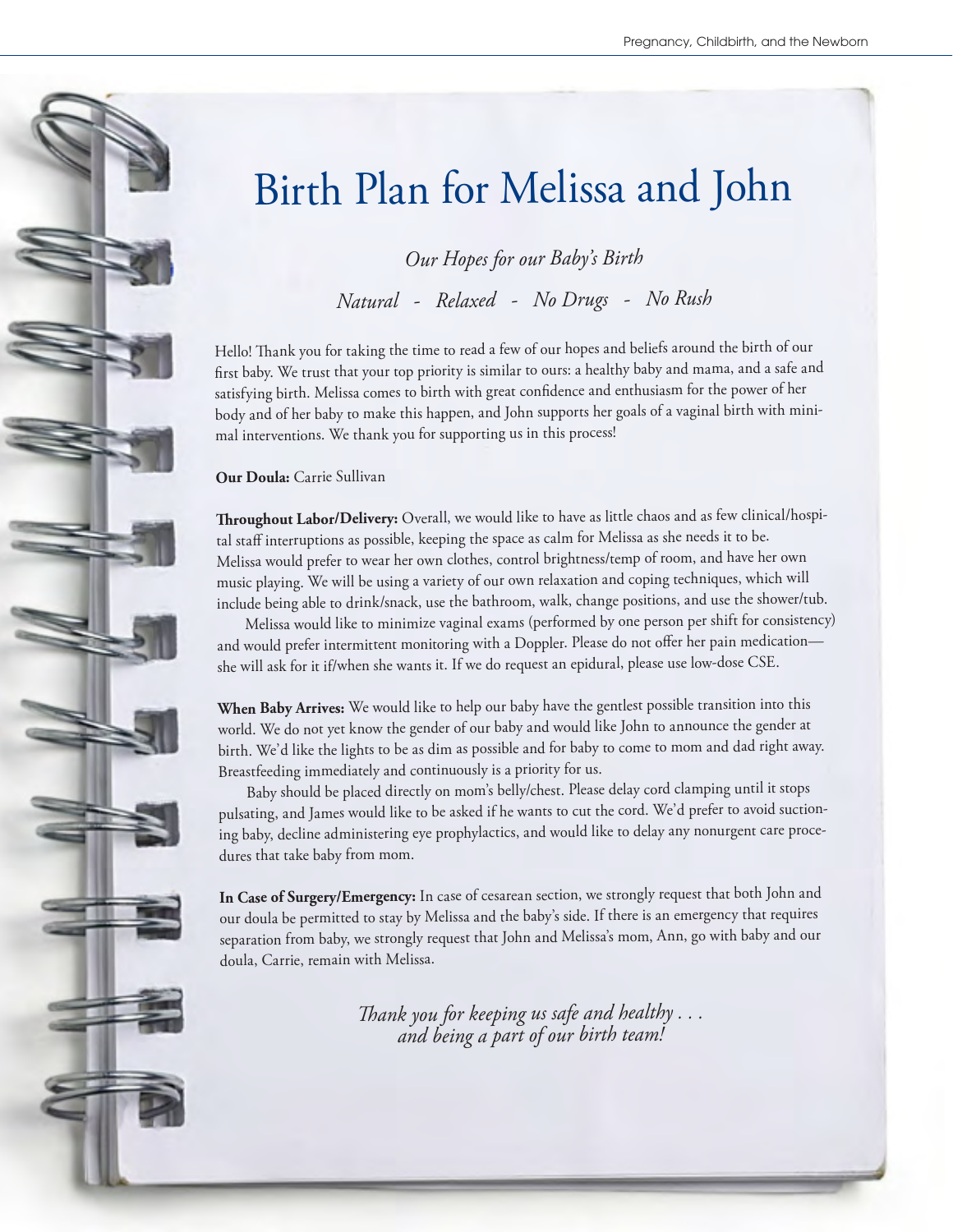# Felicia's Preferences for Labor and Birth

Thanks for your support with the birth of Franklin James Johnson Jr.

His daddy is stationed in the Middle East right now and isn't able to be home, so my sister will be supporting me.

The preferences I list here are what I think I will want and not want if labor is going well.

If problems come up, or I choose pain meds, I have in my hospital bag my Plan B, C, D . . . checklists and notes about how I would want to handle each situation.

#### **What I Think I'll Want:**

- To start labor on my own. To stay home as long as possible
- To move, sway, dance, use birth ball, take a shower or bath
- Heating pads (no ice!)
- To eat and drink as desired
- I like massage on my body: back, hands, feet, etc.
- Being able to choose my position for pushing, being coached on how to push well
- After birth, baby in my arms—as soon as possible, Skype with Daddy so he can see his baby boy!
- Lots of snuggling, and nursing
- Please teach me how to swaddle and bathe

#### **What I Don't Want:**

- Induction, unless medically required
- To feel trapped, thus I prefer to avoid IV, continuous monitoring, and other limits on movement
- Please don't touch my hair or my face
- A pushing stage that goes on and on, please give me tips or interventions to speed it up if it goes on for more than 90 minutes (sister pushed for 4 hours with her first)
- Overnight, I may ask nurses to take the baby so I can rest, since my sister has to go home to her family, and when I go home I'm on my own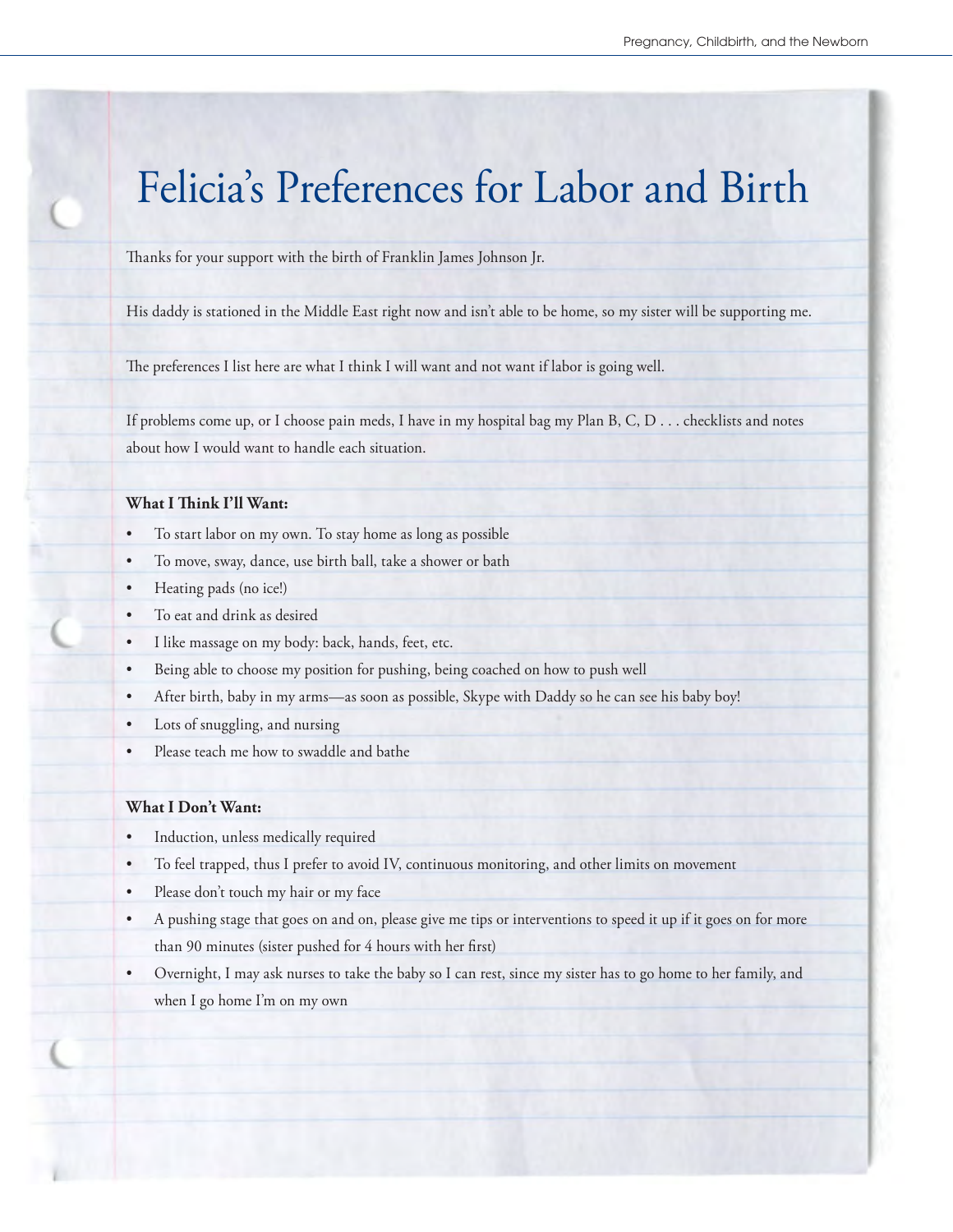# Birth Plan for Pat Rosen

My primary caregiver is Dr. Sally Doe, and my due date is July 5. My support people will be my husband, Ken; a doula; and perhaps a friend.

#### **Who We Are**

• Ken and I are both originally from the South, so we feel it's a little exotic to have a kid born on the West Coast! This is our first baby, and we don't know if it's a boy or girl. We figured, why spoil one of life's big surprises?

#### **Issues, Fears, Concerns**

• As a child, I had minor surgery involving my urethra, and I remember it as painful and quite frightening. So I have lingering anxiety around vaginal exams and interventions (for example, needing a catheter). Not very convenient when giving birth, I know, and I've tried to get around the anxiety, but it does crop up.

#### **Preferences for the First Stage of Labor**

- Controlling pain: I'd like to use natural coping techniques (breathing, focused relaxation, the bath, the ball, comfort positions) to a point, but expect I'll want pain meds in active labor.
- Medical interventions: I'd like to avoid interventions; delay them until I get the epidural or if a problem comes up.

#### **Preferences for the Second Stage of Labor**

- Positioning: I hope the epidural will be light enough that I can try different positions in the bed to help the birth.
- Pushing efforts: I'd like to labor down and have help knowing when and how long to push.
- Medical or surgical interventions: I'd like to avoid an episiotomy, forceps, and a vacuum extraction.

#### **Preferences for Unexpected Labor Events**

- We'd like to make informed decisions, so please keep us informed if you have concerns about our baby's well-being or mine.
- Cesarean surgery: I'd like to have at least two of my people with me.

#### **Preferences for My Postpartum Care**

• I plan to breastfeed and would like a visit from a lactation consultant. I have inverted nipples and anticipate needing extra help.

#### **Newborn Care Plan**

- Immediately after the birth: Bonding time is very important to us. We'd like to have our baby placed naked on my chest as soon as possible after the birth unless there's a medical reason not to do so.
- Newborn procedures—please honor these requests:
	- Don't suction my baby's nose and mouth if the baby is breathing okay.
	- Delay clamping my baby's cord until it stops pulsating.
	- Delay other newborn procedures until after the first hour.
- Feeding: We plan to breastfeed exclusively and on cue. We'd like advice from the lactation consultant, as this is all new to us!
- Vaccinations: Please don't give our baby a hepatitis shot. We'll have the pediatricians give vaccinations when recommended.
- If our baby is sick: We absolutely want our baby to have help if needed, and ask that you include us in the decision-making process so we can do all we can for our baby. We wish to stay with our baby so we can hold and feed him or her as much as possible.
- Visitors: We'd like our baby's grandparents brought in to see us and meet their grandchild as soon as possible after the birth; other friends can come as well, provided we have the energy to visit with them.
- Our educational needs: Because this is our first baby, we need all the advice and help we can get about baby care and feeding!
- Discharge: We hope to stay in the hospital for as long as our insurance policy allows.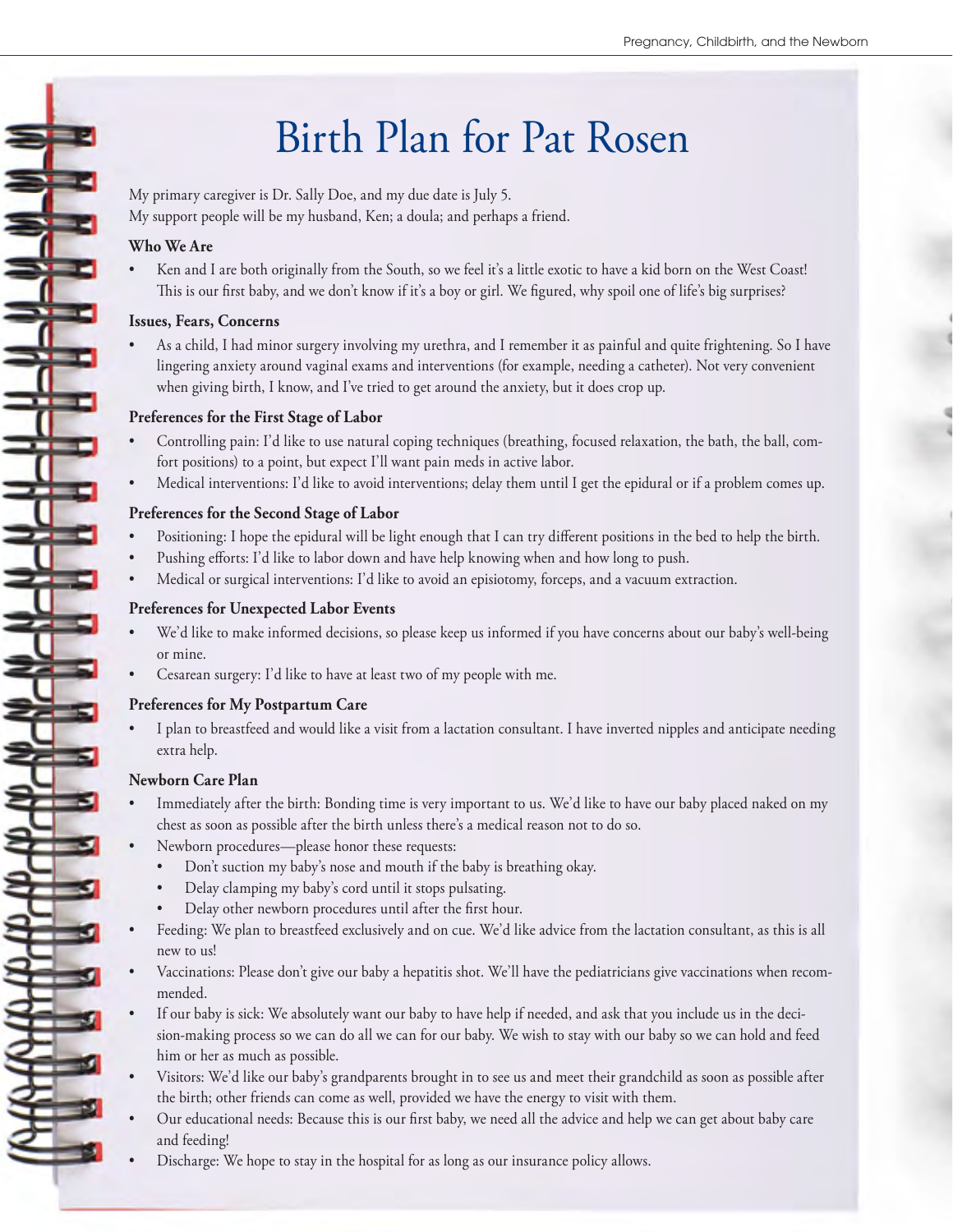

# Plan for the Birth of Emilio Lopez

Here's the quick summary. Ask us if you would like more details!

**Environment:** I know lots of women like dim lights, quiet, and closed doors . . . but that would make me feel trapped in a cave! I like the lights on, music on, an<sup>d</sup> the door open (curtain pulled across for privacy.) My boyfriend and two friends will be with me.

**Birth Preferences:** I know lots of monitoring and interventions come with the epidural, and I'm fine with that. However, I really want to avoid a cesarean, so if any decisions need to be made, please take that into account when making recommendations.

**Pain Management:** Although my boyfriend and I have practiced comfort techniques, just in case, we are planning on an epidural as soon as I reach active labor. In early labor, we'll use movement and self-help measures to get baby into a good position and get labor going well before the epidural.

**Newborn Care Preferences:** I want to hold Emilio as soon as possible after the birth. We learned that skin-to-skin is best. I've got a little "ick factor" about holding a baby covered in birth goo—maybe that won't matter to me in the moment, but I may ask the nurse's support with toweling him off a little bit or cleaning me up afterward.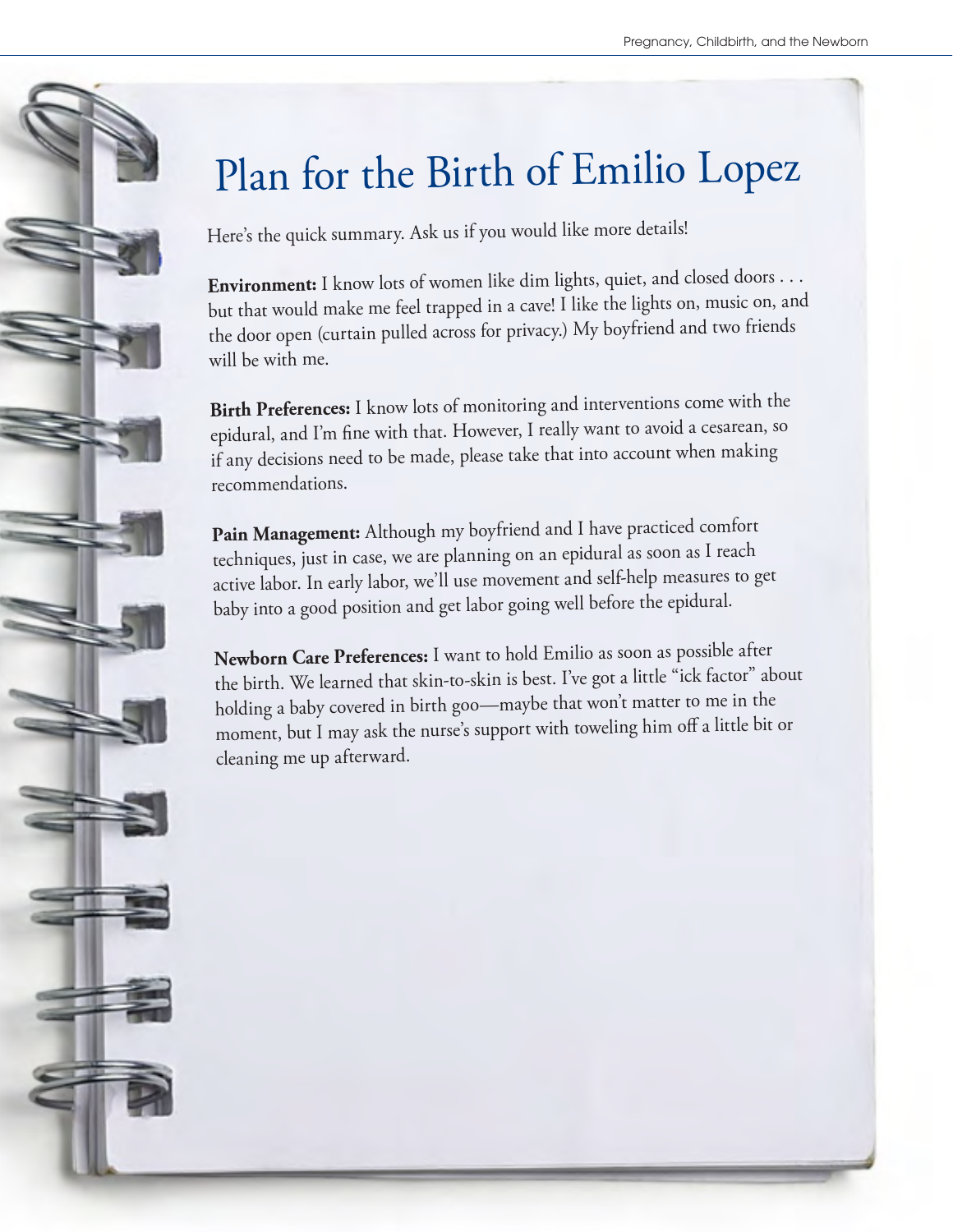### Hospital Transfer Plan for Tina and Marcus

We had planned to have our baby at Metro Birth Center. But, we have prepared this birth plan in case a transfer becomes necessary. We appreciate the medical expertise you bring to our birth, which apparently isn't going quite as we had expected, which is par for the course for us!

This baby came as a surprise to us. We are both still in college and weren't planning on a baby or, honestly, a long-term relationship. But we both come from big families and wanted kids someday, so we're just starting on that life a little earlier than planned. We took childbirth classes, and I took prenatal yoga. The coping techniques I think will most likely be helpful to me are peace, quiet music, dim lights, side-lying, deep breathing, massage, and visualization. My plan is an unmedicated labor, but if needed medical interventions increase my pain levels, I may change my mind. Obviously, we planned a birth center birth because we hoped for minimal interventions. Clearly, more is needed, but we ask that you remember our original intentions when making recommendations for treatments—we will do what is needed to preserve mom's and baby's health and well-being, but still want this to feel like our birth process, not a series of medical procedures.

As soon as the baby is born, we hope to hold her and breastfeed her. We'd like her to remain in the room with us, and in our arms, with as little separation as possible. Please ask us before doing any interventions or medical procedures.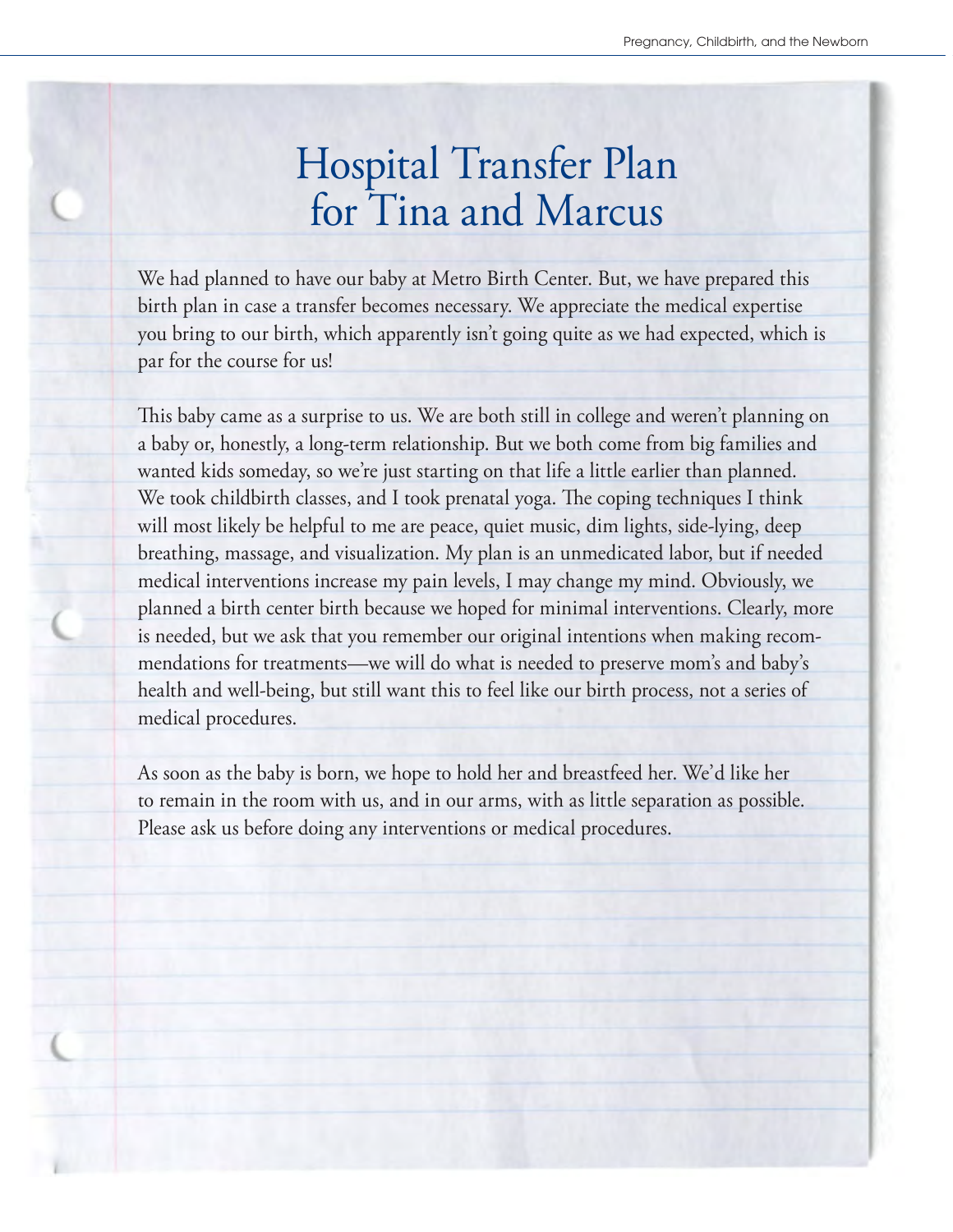# Birth Plan, in Case of Hospital Transfer

Hello, my name is Lynn, and my husband is Paul. Our son, Martin, was born by cesarean seven years ago, and Ivy was born VBAC three years ago. With this birth, we had planned a home birth with no pain medication and few interventions. However, the fact that we are now at the hospital indicates that I need additional monitoring and/or medical procedures, and we are grateful for your assistance in providing this needed care to usher our third child into the world.

This birth plan expresses some of my preferences so they can be taken into account and balanced with medical necessity. The ones I feel most strongly about are related to how our baby is cared for in the first hour of life.

#### *Preferences:*

• Coping Techniques: As much as possible, we would like to continue to cope with the labor as we would have at home: with minimal interruptions, freedom to move around and continue whatever coping rituals we have developed. If there are decisions that need to be made, please talk with Paul about them first. It will be helpful to me to stay in my "birth zone"—an instinctive, emotional space; if I am asked a lot of questions, I will slip into my academic brain, which tends to block my pain coping skills and labor progress.

#### **Routine Interventions**

- •Monitoring: I understand that continuous fetal monitoring is standard with VBAC. I would prefer external to internal monitoring.
- •Food and water: At minimum, I would like to consume clear liquids in labor, as per guidelines from the American Society of Anesthesiologists.
- • IV: I have often been told my veins are small and tend to roll, so are difficult to insert an IV into. If an IV is needed, please pick a staff member who is particularly skilled at insertion.

#### **Augmentation**

- •Pitocin: fine. No prostaglandins or misoprostol, due to increased risk of rupture.
- •Amniotomy: I would prefer to delay until baby is well positioned (OA).
- •Epidural: If pain-related tension is delaying progress, this may be a reasonable tool.

#### **Pain Medication**

- •IV narcotics: They are not effective for me; I feel mentally out of control, and don't gain sufficient pain relief.
- • Epidural: If I request it, I would like to start with a low-level dose of medication to enable as much mobility as possible; if PCEA is available, this would be ideal.

#### **Second Stage**

- •I would like to be able to use positions other than semi-sitting (side lying, or hands and knees). If I have epidural anesthesia, I may need support
- getting into and maintaining a position. If possible, I would like to use spontaneous pushing, following my own instincts. If I do not have an urge to push, I would prefer to labor down •(passive descent), unless time is of the essence.

**Cesarean.** I understand that an emergent situation, such as a uterine rupture, could lead to the need for cesarean under general anesthesia. However, if this is not the case, here are my preferences for the procedure:

- •Paul will accompany me in the OR.
- • If possible, I would prefer a "family centered" style of cesarean, as described here: http://tinyurl.com/family-centered-cesarean. This would include lowering the screen during delivery so I can see the baby, immediate skin-to-skin contact, and breastfeeding in the OR. Should I become shaky or nauseated, I do not want to be given any medication that will make me fall asleep or cause any amnesia effects during that first hour with my baby.

#### **Care of the Baby in the First Hour** (Highest priority for me)

- • I would like as much of baby's first hour as possible spent skin-to-skin on my chest. If baby cannot be skin-to-skin with me, then he should be skin-to-skin with Paul.
- •Breastfeeding to be initiated in the first hour after birth, ideally by allowing baby the time to self-attach.
- Newborn procedures should be conducted with baby in parents' arms. Bath, weighing, and measuring can be delayed till after initial breastfeeding.
- •• Routine procedures: Eye ointment should be given as late as possible (one to two hours, as per state requirements) after vaginal birth, but as early as possible after cesarean.

#### **Care of the Baby Until Discharge**

- •As long as baby is well, baby is to remain in-room with parents at all times, with family providing care, and minimal disruption.
- •If baby needs special care, then a parent or family member will accompany the baby at all times, holding the baby skin-to-skin as much as possible.
- • No formula or other supplements to be given without express written approval from a parent, and supplementation to be given by spoon, cup, or SNS, not bottle.

Thank you for your time and attention to my preferences, and thank you for the care you are providing to our family.

Lynn and Paul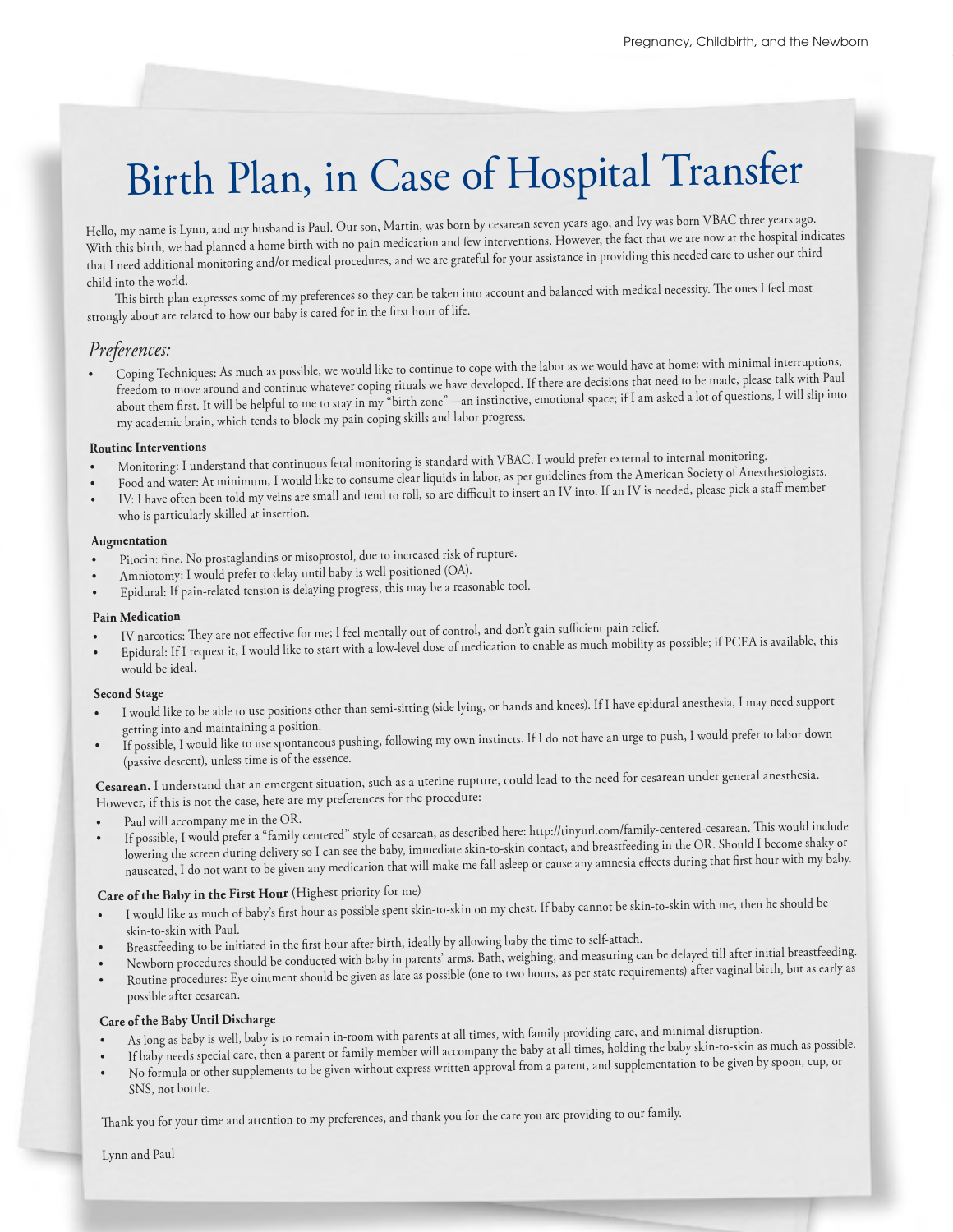# My VBAC Birth Plan—Caitlin Jones

|                                                                                                                     | <b>First Stage Labor</b>                                                                                                                                                                                                                                                                                                                                                                                                                                                                                                                                                                                                                                                                                                      | <b>Transition</b>                                                                                                                                                                                                                                                                                                                                                                                                                                                                                                                                                                                  | <b>Second Stage Labor</b>                                                                                                                                                                                                                                                                                                                                                                                             | <b>Instructions for Baby</b>                                                                                                                                                                                                                                                                                                                    | <b>Special Instructions</b><br>for Mom                                                                                                                                                                                                                                                                                                                                                                                       |
|---------------------------------------------------------------------------------------------------------------------|-------------------------------------------------------------------------------------------------------------------------------------------------------------------------------------------------------------------------------------------------------------------------------------------------------------------------------------------------------------------------------------------------------------------------------------------------------------------------------------------------------------------------------------------------------------------------------------------------------------------------------------------------------------------------------------------------------------------------------|----------------------------------------------------------------------------------------------------------------------------------------------------------------------------------------------------------------------------------------------------------------------------------------------------------------------------------------------------------------------------------------------------------------------------------------------------------------------------------------------------------------------------------------------------------------------------------------------------|-----------------------------------------------------------------------------------------------------------------------------------------------------------------------------------------------------------------------------------------------------------------------------------------------------------------------------------------------------------------------------------------------------------------------|-------------------------------------------------------------------------------------------------------------------------------------------------------------------------------------------------------------------------------------------------------------------------------------------------------------------------------------------------|------------------------------------------------------------------------------------------------------------------------------------------------------------------------------------------------------------------------------------------------------------------------------------------------------------------------------------------------------------------------------------------------------------------------------|
| Who will be<br>there?<br>Who else can<br>come in?<br>What will I<br>need?<br>(Supplies,<br>Environment,<br>Support) | My wife, Sonia and my mom, Kris. (And baby Lucas.)<br>Grandma-to-be, Harriet<br>• Water<br>• Smart water or<br>Recharge<br>• Frozen fruit<br><b>Relaxing music</b><br>• Tennis ball / back<br>rub tool<br>• Rice sock<br>• Phone / camera<br>• Dim lighting<br>• Have the envi-<br>ronment quiet for<br>optimum levels<br>of relaxation and<br>play music softly<br>• Minimal interrup-<br>tions<br>• Massage<br>• Positive words<br>• Deep breathing<br>and relaxation<br>techniques<br>coached by<br>Partner<br>To not be rushed<br>$\bullet$<br>or pressed for time<br>to perform, but<br>let nature take its<br>course.<br>• Have only natural<br>tools, techniques<br>and remedies<br>tried/adminis-<br>tered before any | • Comfort tools,<br>as before<br>• Bed position to<br>be elevated<br>• Dim lighting<br>Quiet environ-<br>ment with soft<br>music<br>• Rely on my<br>Support team<br>to coach and<br>encourage me<br>and do what I<br>need<br>• Rely on my in-<br>stincts to labor<br>the way I need<br>to<br>• Have help with<br>the possible<br>intensities of<br>transition<br>• Focus on posi-<br>tive aspects of<br>my progress<br>• Have my sup-<br>port / birth<br>team be strong<br>and continue<br>with my labor/<br>birth wishes<br>and plans even<br>if I doubt my<br>choices or my-<br>self at the time | • Squatting bar<br>• Have support<br>team get me<br>aoing, en-<br>couraging me,<br>helping me in<br>whatever way is<br>necessary (e.g.,<br>massage, affir-<br>mations, etc.)<br>• Spontaneous<br>pushing in a vari-<br>ety of positions<br>• Focus on my pos-<br>itive aspects of<br>my progress<br>• With my first birth,<br>I found it helpful<br>to use a mirror so<br>I could see the<br>progress I was<br>making | • Allow umbilical<br>cord to stop<br>pulsing<br>• Cord blood<br>donated<br>• Baby to breast-<br>feed immediately<br>• Do not clean<br>vernix off skin<br>• Eve ointment<br>2hrs later<br>• No circumcision<br>• No blood work<br>(it will be done<br>at 2-week ap-<br>pointment)<br>• Sonia bathes<br>baby before<br>discharge from<br>hospital | <b>Drug Allergies:</b><br>• Morphine<br>• Dlaudid<br>(Hydro morphine)<br>• Percocet<br>• Demerol<br>Not Allergic To:<br>• Torderol<br>Previous Births:<br>1st Birth 2010<br>• Vaginal and<br>natural, 8hrs,<br>very little pushing.<br>• Baby weighed:<br>8 lbs. 11 oz.<br>• Arrived 1 week<br>late<br>2nd Birth 2013<br>• Cesarean<br>(Placenta Previa)<br>• Baby weighed:<br>7 lbs. 9 oz.<br>· Scheduled, 2<br>weeks early |
|                                                                                                                     | alternatives are<br>suggested.                                                                                                                                                                                                                                                                                                                                                                                                                                                                                                                                                                                                                                                                                                |                                                                                                                                                                                                                                                                                                                                                                                                                                                                                                                                                                                                    |                                                                                                                                                                                                                                                                                                                                                                                                                       |                                                                                                                                                                                                                                                                                                                                                 |                                                                                                                                                                                                                                                                                                                                                                                                                              |